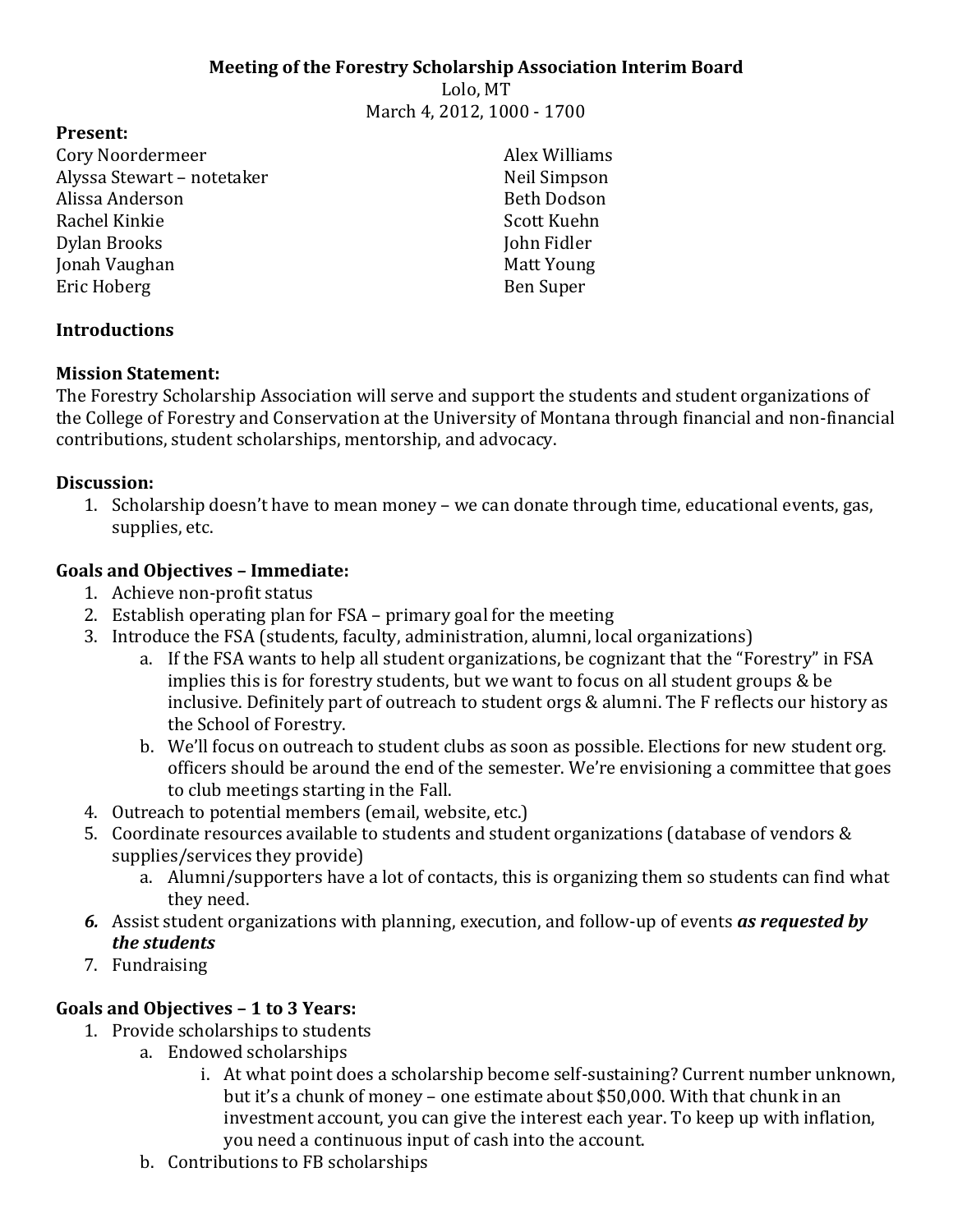- c. Others
- 2. Financial, material & supply support for student organizations
	- a. Travel expenses
	- b. Equipment
- 3. Provide a network of students, alumni, community members, and natural resource professionals
	- a. Mentorship, networking. Have seen increased jobs being posted by alumni for students on Facebook, etc.
	- b. It is hard to get students involved they are busy!
- 4. Grow the scope, membership, and influence of the FSA
- 5. Ensure students gain valuable experiential lessons outside the classroom while succeeding in the classroom
	- a. Sponsor return of camp?
	- b. Work days Bandy Day has gone by the wayside. The FC does accomplish about 2 work days a year now.
	- c. Remember that we need to go to the students & ask them what they want to do, what do they want help with? But the FSA can help bring opportunities to the students – thinning projects, etc.
- 6. The students and their future will be a focus of the organization
- 7. Work with the faculty of the CFC to ensure that needs of students are met

# **Goals and Objectives – 3 to 5 Years**

- 1. Increase (# of and \$ amount) scholarships given
- 2. Bank account greater than \$250,000
	- a. Can open bank account when we get our EIN once our paperwork is complete

# **Tax Status**

501(c)3 is an appropriate status. Should we change the name? Rachel suggestion – Forestry Boosters Association? Back to Friends of the [students] College of Forestry and Conservation? Guild? League? Forestry Scholastic Association? Friends of Bertha? Forest Scholarship Association?

- Define "scholarship" as more than just giving money in our mission statement
- We have been recognized by the President and the media as the FSA will changing now make things more confusing or question our credibility, or if we're going to change, is it better to change now?
- **Decision – keep the name Forestry Scholarship Association.**

## **Formation of a Non-Profit Organization**

- 1. Currently incorporated/registered with the MT Secretary of State
- 2. Have bylaws draft
	- a. Have 2 student reps currently push & president of FC. Need to ask the students how they want to be represented. May be better to have rotation of club presidents, or nomination each year, Druids president, etc?

# **Recognition of ability for board & committees to meet remotely via technology**

# **Organizational Details**

- 1. Terms of service
	- a. 2 year terms for non-students
	- b. 1 year terms for students
	- c. With newness of organization, terms may be longer or shorter to keep organization continuity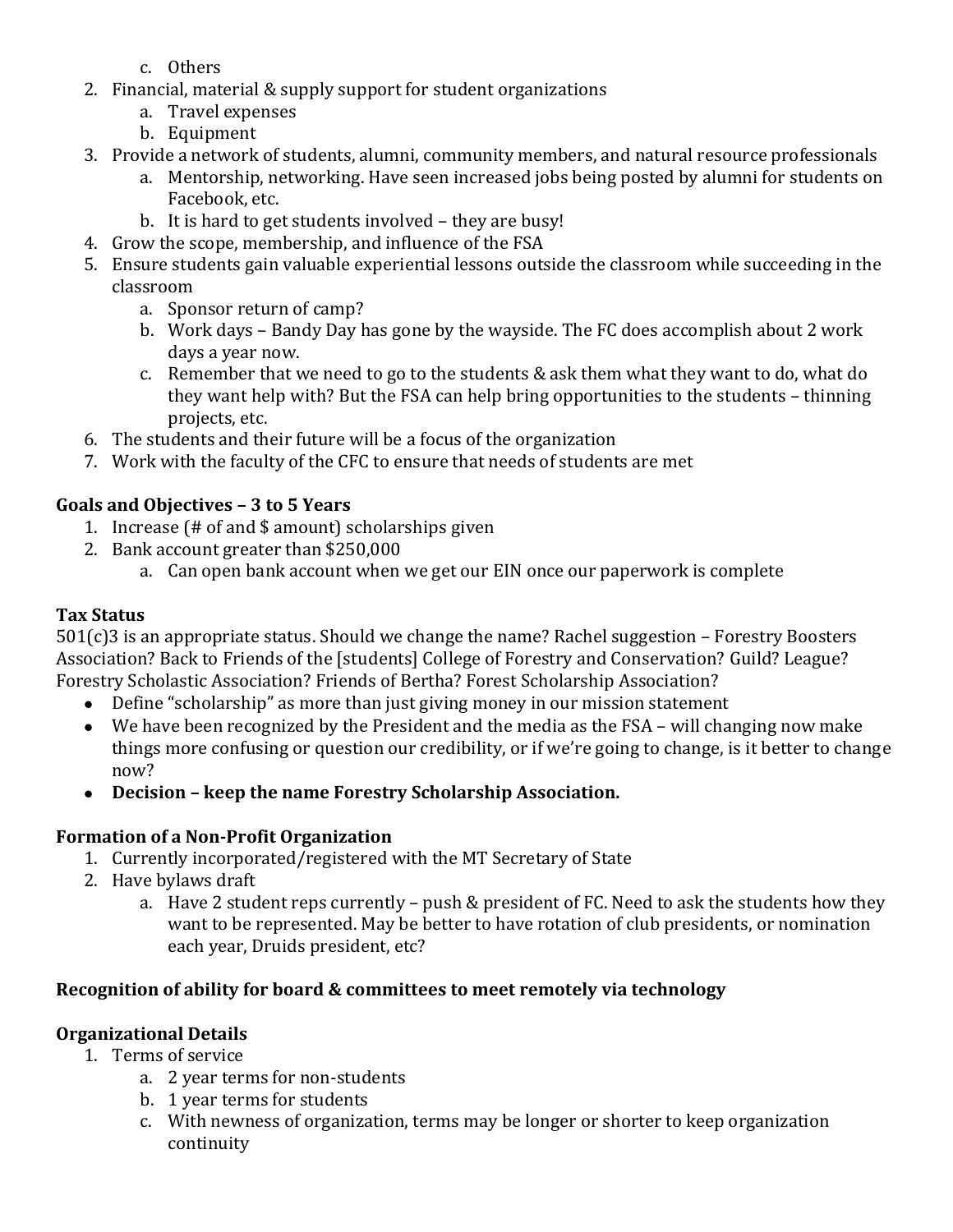- i. Get all infrastructure put in place with interim board, then open up nominations at large. Hope for board membership is both geographically and generationally variable, but we recognize that being based in Missoula board might be Missoulianheavy.
- d. No term-limits if they keep getting voted in, that's OK
- e. Annual election cycle, with offset (half/half)
- 2. How are nominations and elections held for board & chair?
	- i. Electronic, mail-in, be present, proxy system, etc. can be used.
	- ii. Inclusive as possible!
	- iii. Accept nominations via email w/close date. Nominations then up on website after close date.
	- iv. Several voting programs we can use if that's what we want. voting can be open for a week or so.
	- v. Time of year? May meeting.
- 3. Reaching membership for proxy votes
	- a. Website members-only section for voting, election information, etc…
	- b. online voting

# **1200 – 1230 Break for lunch**

# **Operating Plan**

- 1. Meeting cycle
	- a. Annual meeting
		- i. Ball time is a good time to have it, but lots of things going on
		- ii. Mixer is best as a mixer, not a meeting…quick meeting OK. An in depth meeting should be elsewhere.
		- iii. Annual meeting can coincide with a quarterly, with general membership where we do our elections OR introduce new officers from prior election.
	- b. Quarterly meeting
		- i. Skip Jan/Dec, June/July/August
		- ii. Feb, May, Sept, Dec
			- 1. Late September to accommodate fire season
			- 2. Early December for hunting season
			- 3. Remember students have finals/travel in May
	- c. Special Meeting
		- i. Could be in person, conference call, Skype, etc.
		- ii. As needed.
	- d. Meetings of Committees
- 2. Minutes for quarterly/annual meetings posted for all. Committee meetings don't need regular minutes, but report from committees, statements, etc. can be posted as .pdf to website.

# **Organizational Structure**

- 1. Board of Directors (7 positions) all voted on by general membership
	- a. Four Community Representatives
	- b. Two currently enrolled student representatives of CFC student orgs, enrolled at least halftime for the next two semesters
		- i. Does not have to be Chief Push
		- ii. The students would put forth two people for these slots
	- c. One CFC Faculty Representative
		- i. The faculty would put forth one person for the slot
	- d. One board member will be the chair elected by membership or elected by the board?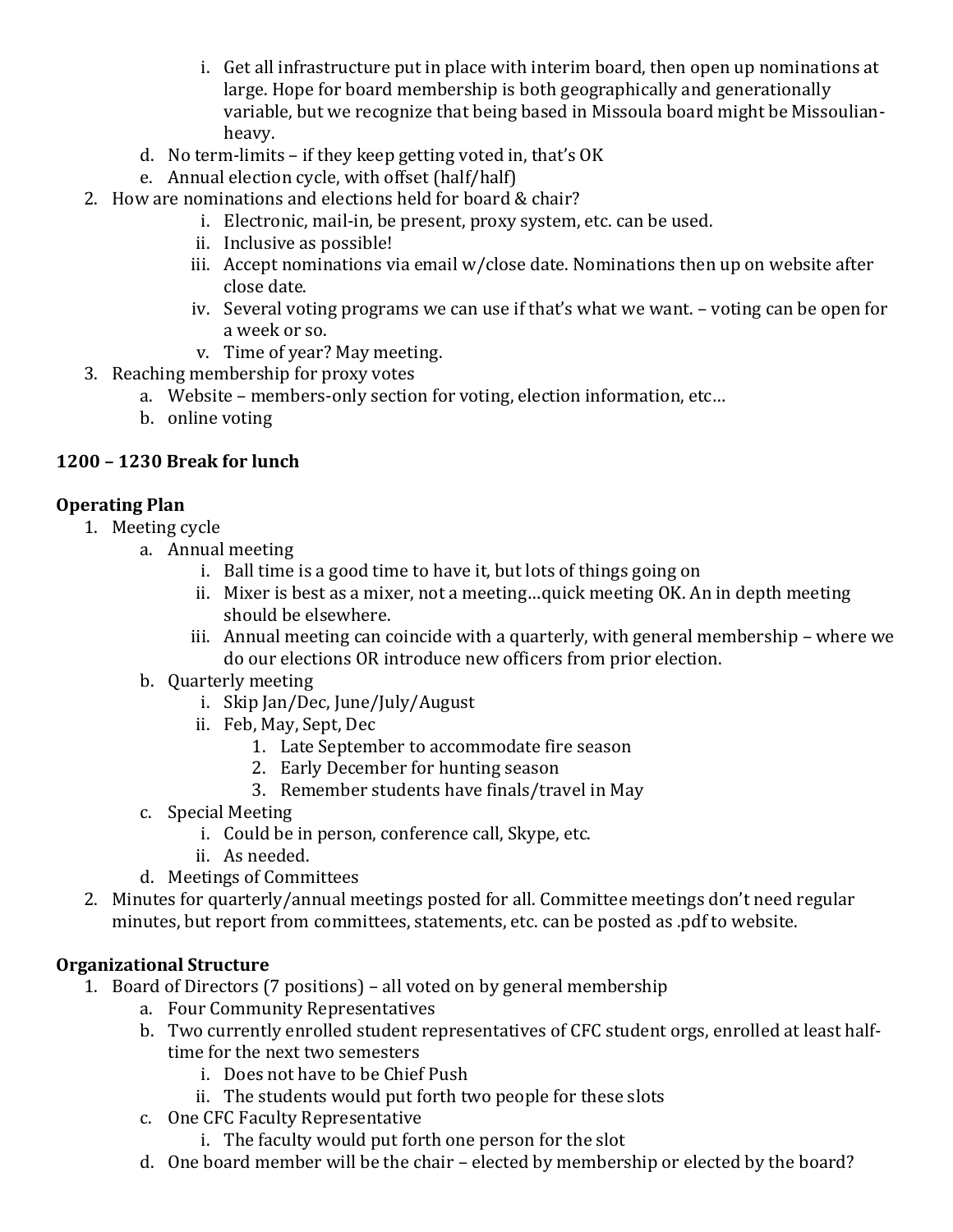- 2. FSA Officers
	- a. Mandated, and board members are separate from officers:
		- i. President
		- ii. President-elect
		- iii. Secretary
		- iv. Treasurer
	- b. Board of Directors are visionary (what to do), officers are the "grunts" (doing it)
	- c. Board comes first, then the officers are appointed by the board.
- 3. Project committees
	- a. Can be led by board members w/general membership in it OR just board OR just general membership.
	- b. Coordinate work toward specific goals & projects
	- c. Committees designated by board, appointed by President and will report to the board
	- d. Committee reports will be part of the quarterly meetings
- 4. General Membership
	- a. Business membership, individual membership
	- b. Membership fees all same for individual level, but can donate more and get a "gold", "platinum", etc., DOES NOT change the voting level, etc.
- 5. Other Positions
	- a. Marketing/publicity
		- i. Duty of the President, designated to committee
	- b. Spokesperson
		- i. Duty of the chair, unless otherwise designated
	- c. Webmaster
		- i. Duty of the secretary
	- d. Membership
		- i. Committee

## **Liability Issues**

If the FSA is organizing a function and there's a lawsuit due to that function, then the liability falls to the Board. Look into liability insurance for the Board, as well as options function by function. Helping other functions our liability probably decreases, but we need to look into what our liability would be in certain situations – trucks, machinery. **Neil will ask a friend in insurance these questions and get back to us.**

#### **Roles & Responsibilities of Board Positions:**

- 1. Scoping strategic vision\*
- 2. Assure plan is being implemented by officers
- 3. Come up with new strategies, evaluate current strategies
- 4. Approves budget requested by treasurer

## **\*Beth has a contact for strategic planning.**

## **Roles & Responsibilities of President:**

- 1. Implementation of year's plan based on strategic vision
- 2. Plans & facilitates meetings
- 3. Appoints committee heads
- 4. Spokesperson for the FSA (or delegated)
- 5. Monitoring progress of the committees
- 6. Reports to the board quarterly
- 7. Marketing & publicity (or delegated)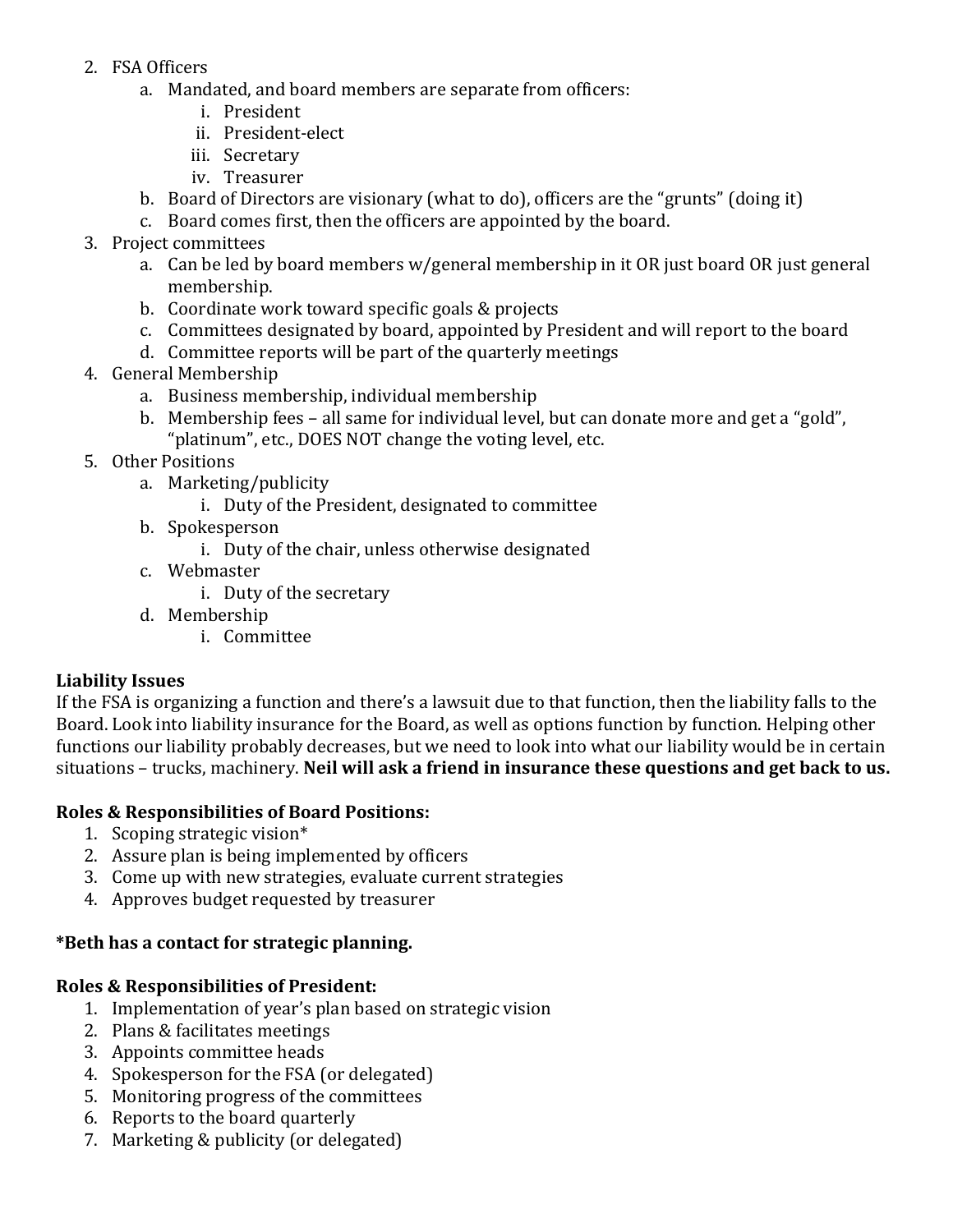#### **Roles & Responsibilities of President-elect:**

- 1. Acts for President as designated.
- 2. Other duties as assigned.
- 3. Assumes President role in 2nd year of term.

#### **Roles & Responsibilities of Secretary:**

- 1. Keep membership list
- 2. Meeting minutes
- 3. Distribute information, post to web
- 4. Webmaster (or designated)

#### **Roles & Responsibilities of Treasurer:**

- 1. Collect membership dues, supply list of current members to secretary
- 2. Collect donations, distribute as directed
- 3. Draft yearly budget for approval by the Board
- 4. Maintain accounting system
- 5. Monitor budget, accounts and investments
- 6. Complete IRS reporting requirements
- 7. Works with finance & audit committee
- 8. Works with accountant as needed

## **Roles and Responsibilities of General Membership:**

- 1. Dues
- 2. Voting
- 3. Serving on committees

#### **Is the board big enough? Yes. But there is flexibility if it needs to expand. The general membership would have to vote on a change in bylaws.**

## **Membership Dues – estimations, will be delegated to membership committee**

- 1. Individual \$25
	- a. Additional donation:
		- i. Silver
		- ii. Gold
		- iii. Platinum
- 2. Business \$100 but we won't hit up businesses for awhile until established
	- a. Additional donation levels:
		- i. Silver
		- ii. Gold
		- iii. Platinum
- 3. Annual/Lifetime

## **Designation of Board & Officers – done by volunteering & nomination**

#### **Board** Community Representatives: John Fidler Ben Super Alex Williams Shawn Thomas, nominated – **Ben Super will make contact**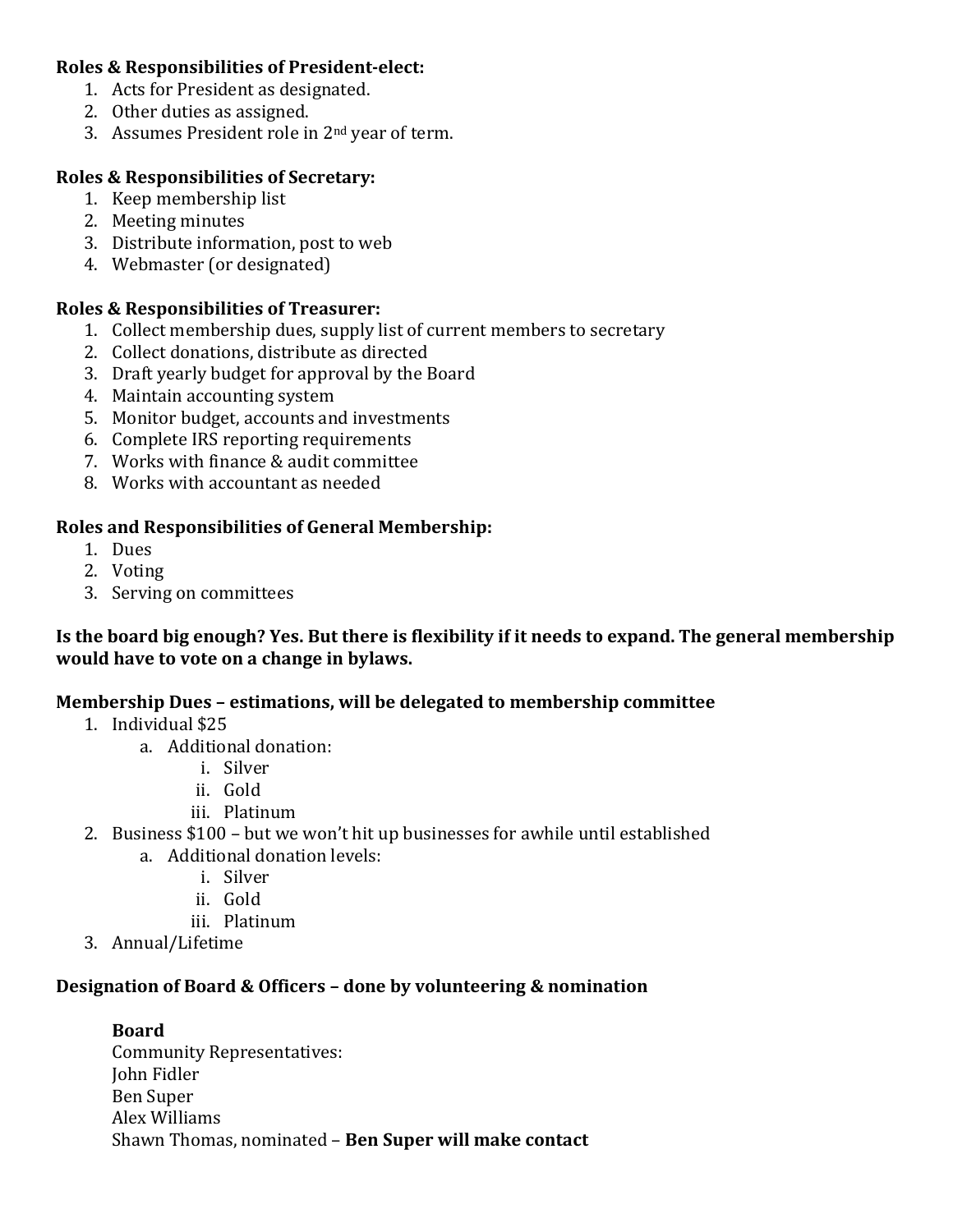Faculty Boardmember: Laurie Yung

## **Student Board members will meet to decide student reps**

#### **Officers**

President: Cory Nordemeer President-elect: Eric Hoberg Secretary: Alyssa Stewart Treasurer: Beth Dodson

#### **Logo**

99designs.com – online designs Alyssa can take a shot at it We'll put it out to Facebook to take a shot at it too

## **Specific Projects – Immediate (1 year)**

- 1. Student plan for 96th Ball (final due to President Engstrom by April 15)
	- a. Students getting  $1<sup>st</sup>$  draft this week
	- b. FSA will get draft plan,
	- c.  $96<sup>th</sup>$  Ball in Auxiliary Gyms capacity 1050, will be challenge
		- i. More open dates in the auxiliary gym compared to the Adams Center
		- ii. Adams Center would be 18k to rent. Students can try to negotiate cost in their plan.
	- d. Time may be 7 to 11, might try to push to  $8$  midnight
		- i. Saturday: Community 10-2, Alumni 3-7, Event 8-12
- 2. As part of plan, students tasked FSA with:

# **a. Careers in Natural Resource Management Job Fair (Alex & Hoberg)**

- i. Students aiming to start construction Monday, have Friday open to HS students @ gym on Friday – working with employers, Graduation Matters, Career Services, CFC, SAF
	- 1. Have a broad range of employers
- ii. Hard hats off construction starting Friday  $\omega$  noon still working on signs, benches, etc.

#### **b. Community Forestry Day at the Ball (Alyssa & Neil)**

- i. Chamber of Commerce
- ii. Raptors of the Rockies
- iii. Smoke Elser

## **c. Alumni mixer at Ball Saturday afternoon (4-8 Saturday) – (Fid & Cory)**

- i. It priced itself out over the years per Fid
- ii. Could be possible with the right # of participants & marketing
- iii. Fundraising dinner
- 3. Alumni will write letter of support of the student's plan
- 4. Fundraising dinner maybe in the Fall, or it might push to the Ball Alumni Mixer
	- a. Forestry Days is too close won't have org. set up satisfactorily yet
- 5. Outreach to students and student organizations
	- a. make presentation to all orgs introducing FSA
		- i. Who, what, when, why, how we can help
	- b. Meet with all student org presidents to find out how they want to be represented
	- c. Maintain fact that FSA is designed to serve all student groups on campus
- 6. Outreach beyond students
	- a. CFC Faculty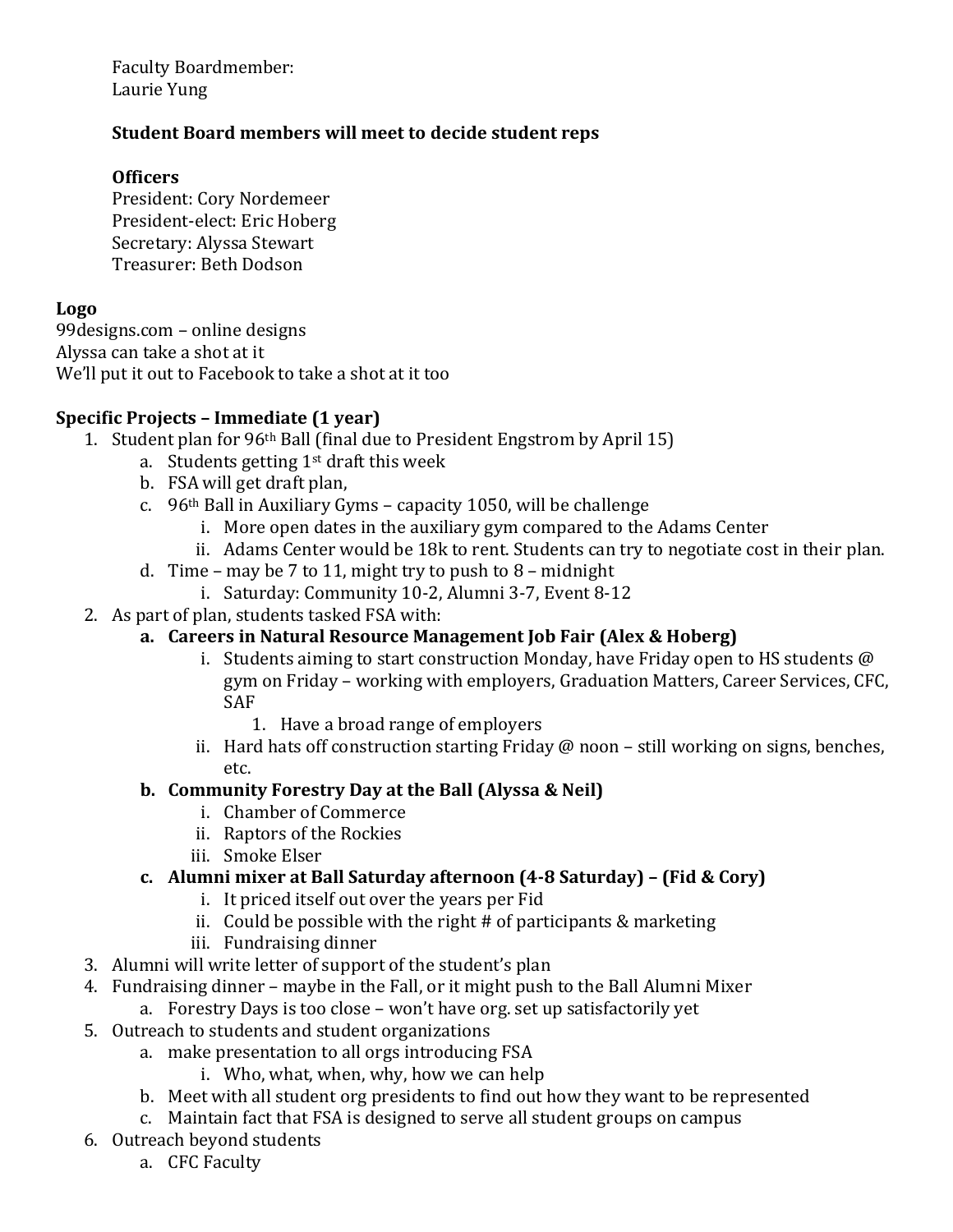- b. Society of American Foresters
- c. Alumni
- d. Non-alumni interested parties
- e. Industry & Resource Professionals
- f. Community
- g. Other
- 7. Public Relations
	- a. Position FSA as leading student advocate in the natural resource management field, and place on par with GSA benefitting the CFC
		- i. Website
			- 1. [www.forestryscholarshipassociation.org](http://www.forestryscholarshipassociation.org/)
			- 2. Future email addresses will be @forestryscholarshipassociation.org
			- 3. Will accept donations online & via physical address
		- ii. Contact professional to plan on repackaging of FB
		- iii. Merchandise
		- iv. Logo
- 8. Banking & Finances
	- a. MFCU account
		- i. Need tax exempt status, non-profit set up first
		- ii. Beth will work on accountant, system, etc. as treasurer

# **Specific Projects – 2 to 5 years**

- 1. Forestry/Natural Resource conference in conjunction with UM CFC
	- a. Ball as social function of this event
	- b. Maybe as part of 97th/98th
	- c. Work on post-96th after we have lessons learned from those changes
- 2. Replacement of flooring and ball infrastructure
	- a. Long-term committee
- 3. 100th Ball
	- a. CFC restrictive fund account setup for 100th Ball donations
	- b. Documentary
	- c. Book
	- d. Monte Dolack artwork
	- e. Alumni night
- 4. Explore the possibility of sponsoring Natural Resource Measurements Camp @ Lubrecht Experimental Forest
	- a. 70's & 80's spring quarter was at Lubrecht
	- b. Early 90's camp went away, came back as 2-week camp
	- c. One of the issues is paying faculty for their time out of their 9-month contract.
	- d. Now a 1-week model, self-sustaining not from tuition
	- e. Found out Board of Regents have a policy that any class required for graduation must go through traditional tuition models, so camp is required but unfunded, now cancelled
- 5. Explore investment opportunities to maximize revenue

# **Contact Information**

Forestry Scholarship Association 400 W. Broadway Suite 101, Box 234 Missoula, MT 59802